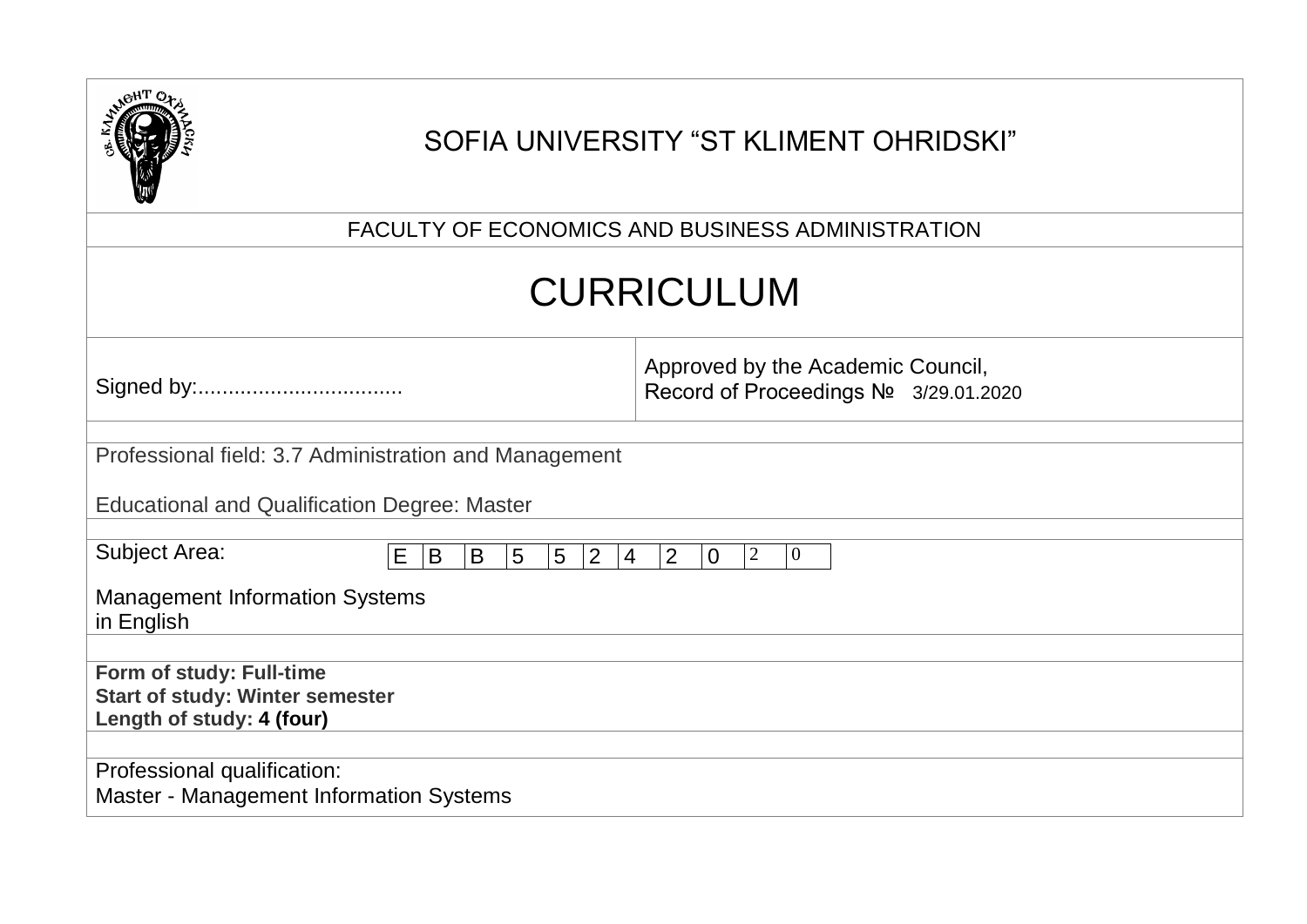#### **Qualification characteristics**

#### **Subject Area: Business Administration**

### **BA Program/MA Program: Business Administration – Management Information Systems in English**

Modern information and communication technologies become the basis around which prosperous new businesses are built. Internet and business applications enable traditional businesses to maintain their competitive advantage. Effective operations of business entities are already unthinkable without the use of information and communication technologies.

### **1. Educational objectives**

The four-semester Master's Degree Program in Management Information Systems with training in English aims at preparation of specialists who will be able to manage the application of modern information, communication and management technologies in business. It aims to train highly qualified specialists who will master the modern methods and tools to manage the implementation, operation and maintenance of management information systems in organizations. Upon completion of the program, the student must be familiar with and possess the skills to perform a variety of functions related to the use of management information systems in companies from different sectors of the economy, including holding managerial positions and/or starting and developing their own businesses.

The program is aimed at:

- Professionals in the field of technical sciences (computer science and information and communication technologies, mathematics, physics, etc.) who have completed 4 years of training and have covered 240 credits, whose career plans include management positions related to the use of management information systems, as well as entrepreneurs and business executives (managers) who have realized the need for serious theoretical preparation and the need for continuous self-improvement and lifelong learning.
- Professional Bachelors (with 3 years of study and 180 credits) in Computer Science and Information and Communication Technology, Economics, Management, Social and other sciences who wish to continue their education with a master's degree and plan to pursue a degree in Management Information Systems. According to the Bulgarian legislation, in order to obtain a master's degree, 3-year bachelor's students must obtain 120 credits within two years.
- Employees with a university degree and a minimum of 2 years of experience in business administration or in information and communication technologies who wish to prepare for managerial or consultancy positions or to start their own business in the field of management information systems.

The program is offered in English to enable both the increasing number of foreigners working in Bulgaria to upgrade their qualifications, to attract wellprepared bachelors from abroad to study at Sofia University, as well as to Bulgarians who work and will develop professionally in an English-speaking environment in Bulgaria. The program offers a multicultural environment for learning and developing leadership skills.

## **2. Description**

In the 4 semesters Master's Degree Program in Management Information Systems for applicants without basic economic/management education students will gain basic knowledge of economics and business administration within the compulsory courses. For admission to the program, applicants are interviewed. Applicants with a bachelor's degree from a non-Bulgarian university first admit their education under the Law on Higher Education in Bulgaria. The procedure is lengthy, and it is recommended that applicants begin it at least 4 months before the desired deadline for applying for the master's program. In order to be eligible to apply for the Master's Degree Program in Management Information Systems, applicants must have an average grade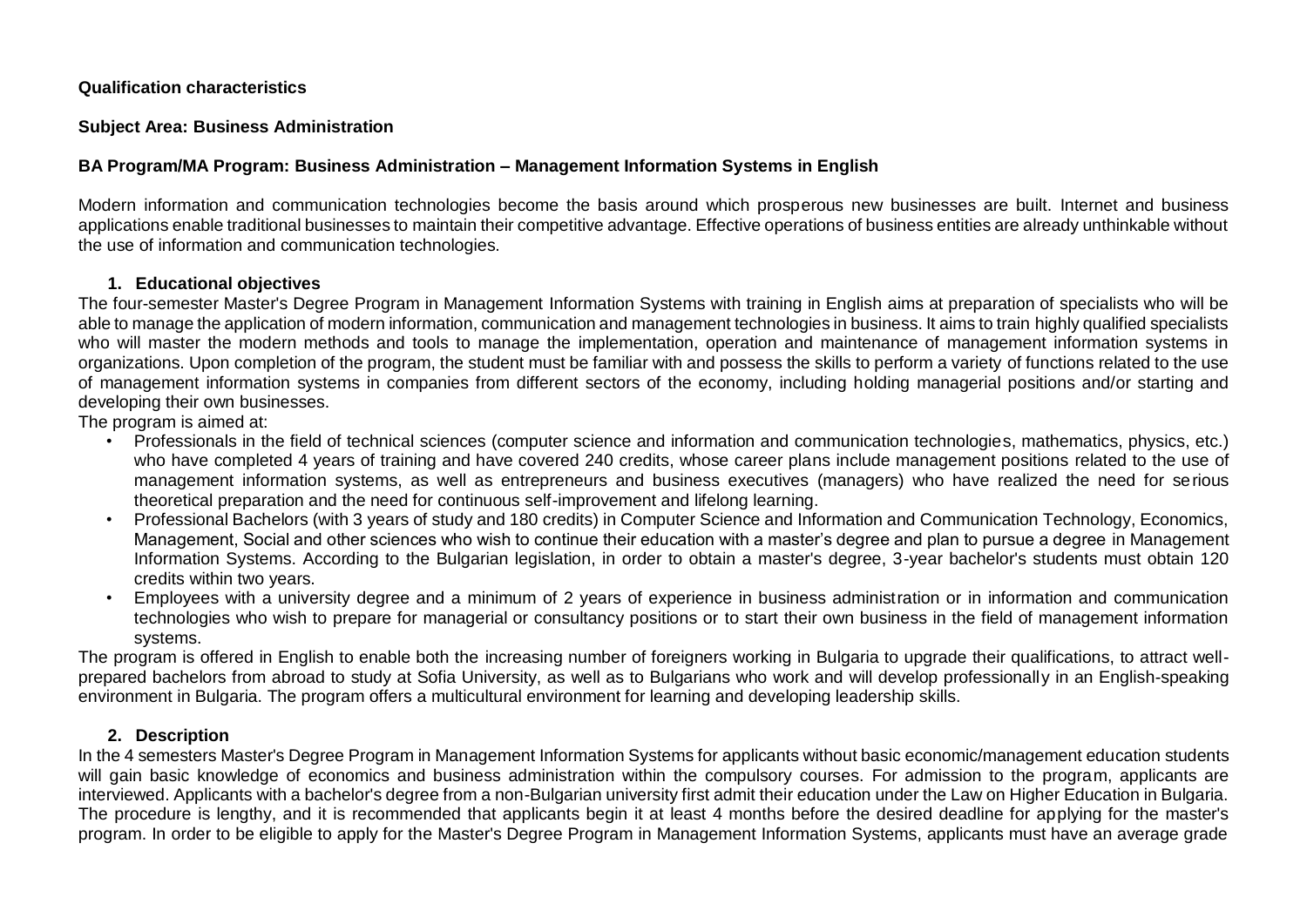of undergraduate study of at least 4.00 and have at least 6 months experience as an employee of a company (including internships) or as an entrepreneur. In the case of vacancies, individuals with no practical experience but with a success rate of more than 5.00 may be admitted to the program exceptionally. The duration of the study is 4 semesters (minimum 120 credits). Compulsory courses are 11 (55 credits in total). 12 elective courses are offered, of which the student can choose 7 (minimum 35 credits) depending on his career goals and the needs to acquire new knowledge and skills. There are also 3 facultative courses whose credits are not taken into account in the completion of the curriculum.

- In the first semester students have 3 compulsory courses and 3 electives.
- In the second semester students have 4 compulsory courses and 2 electives.
- In the third semester students have 4 compulsory courses and 2 electives.
- In the fourth semester, students have internships and state exam or Master Thesis preparation.

The compulsory and elective courses include company visits and guest lectures and seminars led by professionals with extensive experience in management information systems, entrepreneurship and management at different levels in different economic sectors.

## **3. Professional qualifications**

The program provides an opportunity to achieve synergies between knowledge and skills in business, management, the information and communication technologies used in management information systems. Completing the program, the student is expected to:

## **□ KNOW**

- The key technology trends and the transformative power of new ICTs.
- The essential management information systems (ERP, CRM, SCM, BI).
- The legal aspects of information technology.
- Methods to formulate and implement strategies to implement Management Information Systems.
- Methods and approaches to change organizations implementing Management Information Systems.

# **□ BE ABLE TO**

- Apply what is learned as theoretical knowledge and shared practical experience to solve practical problems.
- Analyze, design, implement and maintain Management Information Systems.
- Manage the development and use of information technology and systems for solving business problems in large medium and small enterprises.
- Model business processes in the organization and optimize them.
- Formulate goals and strategies, develop plans for the implementation of the Management Information Systems.
- Manage projects related to the implementation of the Management Information Systems.
- Manage organizational changes resulted from the implementation of the Management Information Systems.
- Use a variety of sources of data and information and work with them independently.

# **□ TO BE**

- Creative and visionary.
- Open to the novelties and keen to change the world.
- Pursuing self-development and lifelong learning.
- A person who develops their strategic business acumen and understands the role of ICT in successful business development.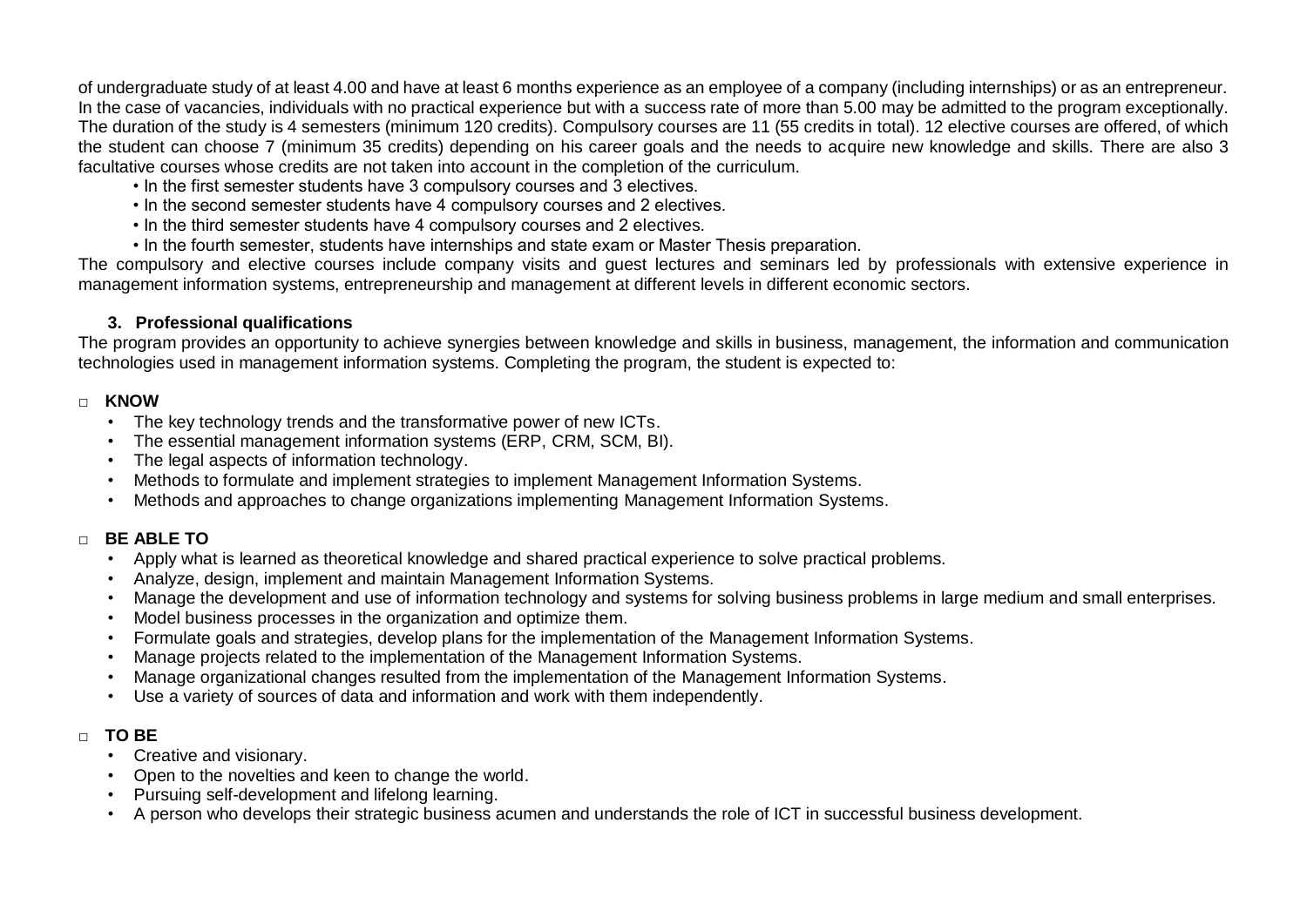#### **4. Professional realization**

The Master's Degree Program in Management Information Systems enables profiling and specialization of trainees, for upgrading the knowledge and skills necessary to meet the requirements of a certain position or group of positions, for the fulfillment of specific work positions and entrepreneurial functions. The program allows students to prepare to work in the economic field, as well as, if they wish, to work in the non-profit sector.

Graduates of Management Information Systems can be employed in business organizations such as analysts, designers, experts, consultants, ICT managers and others. They will be able to start or improve their own business. Graduates of the master's program will have in-depth analytical knowledge and skills and will be able to take positions that require informed decisions in the field of management information systems. They can continue their studies and research in doctoral programmes; become professors at different levels of the higher education system; work in research and development units.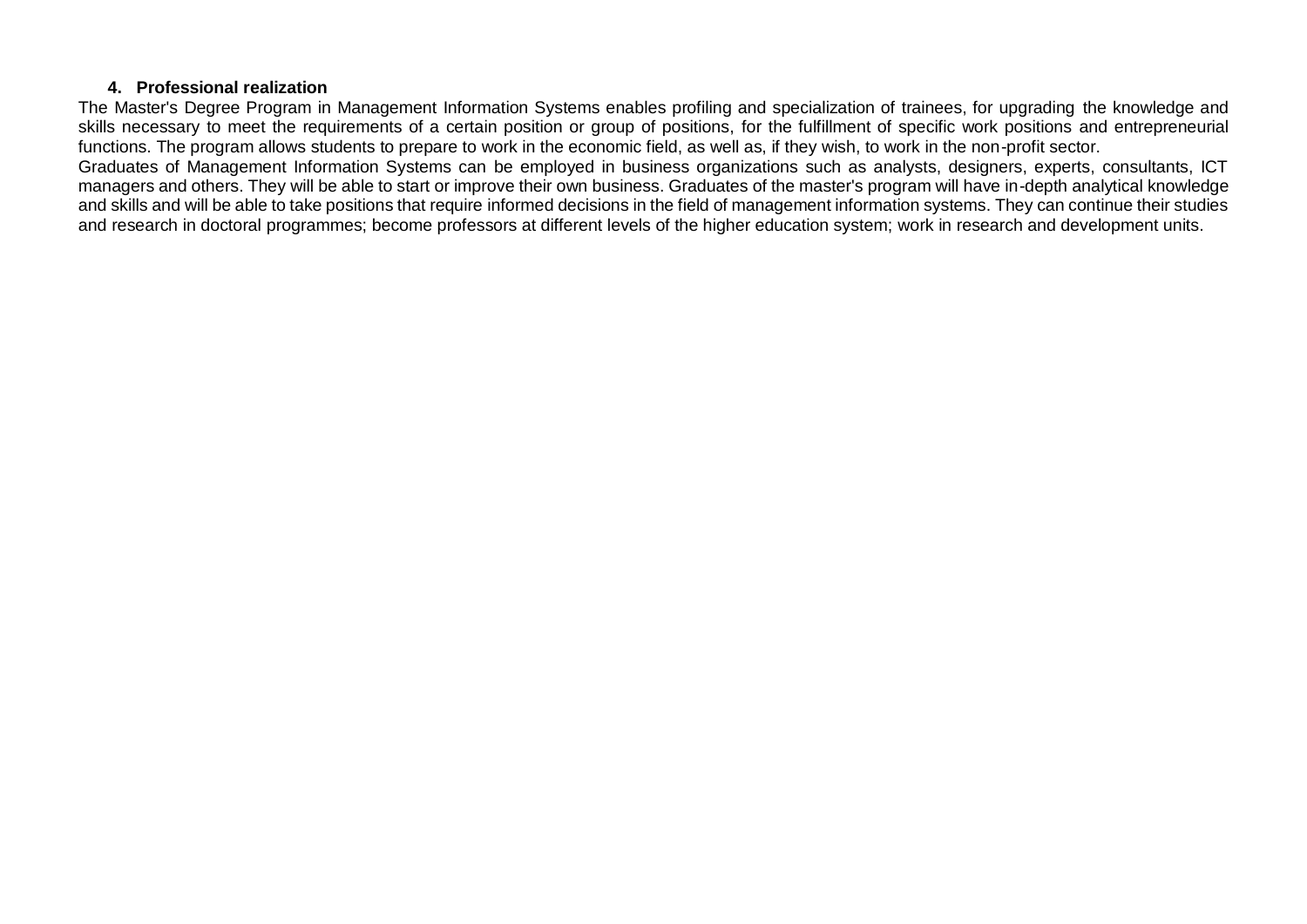| EBB $5 \mid 5 \mid 2 \mid$ |  | 4 |
|----------------------------|--|---|
|                            |  |   |

# **Subject Area: Business Administration Master's of Management Information Systems in English**

*код на спец.*

### **Academic year beginning from 2020/2021**

|                           |              |                |             |                |                            |   |      |                     |                 |          | Number of classes - total |                                  |                                          | ΦÎ                                                    |
|---------------------------|--------------|----------------|-------------|----------------|----------------------------|---|------|---------------------|-----------------|----------|---------------------------|----------------------------------|------------------------------------------|-------------------------------------------------------|
| Nº                        |              | Course code    |             |                | <b>Course Title</b>        |   | Term | credits<br>ဥ<br>ပ္မ | Total           | Lectures | Seminars                  | classes<br>practice<br>Practical | of classes<br>week<br>đ<br>Number<br>per | Grading*<br>$\varpi$<br>$\epsilon$<br>ვ.<br>ъ<br>Type |
|                           |              |                | 2           |                | 3                          | 4 | 5    | 6                   | 7               | 8        | 9                         | 10                               | 11                                       | 12                                                    |
| <b>Compulsory courses</b> |              |                |             |                |                            |   |      |                     |                 |          |                           |                                  |                                          |                                                       |
|                           | ${\sf R}$    | 5              | $\mathbf 0$ | 2              | Microeconomics             | C |      | 5                   | 150<br>(45/105) | 30       | 15                        |                                  | $2 + 1$                                  | Е                                                     |
| $\overline{2}$            | $\mathsf{R}$ | $\sqrt{5}$     | $\mathbf 0$ | 3              | Macroeconomics             | C |      | 5                   | 150<br>(45/105) | 30       | 15                        |                                  | $2 + 1$                                  | Е                                                     |
| 3                         | R            | 5              | $\mathbf 0$ |                | Fundamentals of management | C |      | 5                   | 150 (75/75)     | 45       | 30                        |                                  | $3 + 2$                                  | F                                                     |
| 4                         | $\mathsf{R}$ | 5 <sup>5</sup> | 1           | $\overline{1}$ | Accounting                 | С | 2    | 5                   | 150 (60/90)     | 30       | 30                        |                                  | $2 + 2$                                  |                                                       |

|                |              |                |                |                |                                             |   |                |   | (45/105)        |    |             |         |   |
|----------------|--------------|----------------|----------------|----------------|---------------------------------------------|---|----------------|---|-----------------|----|-------------|---------|---|
| 2              | R.           | 5              | $\mathbf 0$    | 3              | Macroeconomics                              | C |                | 5 | 150<br>(45/105) | 30 | 15          | $2 + 1$ | E |
| 3              | R            | 5              | 0              | $\mathbf{1}$   | Fundamentals of management                  | C |                | 5 | 150 (75/75)     | 45 | 30          | $3+2$   | E |
| $\overline{4}$ | $\mathsf{R}$ | 5              | 1 <sup>1</sup> | $\overline{1}$ | Accounting                                  | C | $\overline{2}$ | 5 | 150 (60/90)     | 30 | 30          | $2 + 2$ | E |
| 5              | R            | 5              | $\mathbf{1}$   | $\mathbf 0$    | Finance                                     | C | $\overline{2}$ | 5 | 150<br>(45/105) | 45 | $\mathbf 0$ | $3 + 0$ | E |
| 6              | R            | $\overline{2}$ | $\mathbf{0}$   |                | 6 Organization change and development       | C | 2              | 5 | 150 (60/90)     | 30 | 30          | $2 + 2$ | E |
| $\overline{7}$ | R.           | $\overline{2}$ | 6              |                | 5 Project management (PM)                   | C | $\overline{2}$ | 5 | 150<br>(45/105) | 45 | $\mathbf 0$ | $3 + 0$ | M |
| 8              | R            | 2              | 6              | $\mathbf{1}$   | Business Information Systems Foundation     | C | 3              | 5 | 150<br>(45/105) | 45 | $\mathbf 0$ | $3+0$   | M |
| 9              | R            | $\overline{2}$ | 6              | $\overline{2}$ | Business Process Modeling and Reengineering | C | 3              | 5 | 150<br>(45/105) | 45 | 0           | $3 + 0$ | M |
| 10             | R            | $\overline{2}$ | 6              |                | 3 Electronic payments                       | C | 3              | 5 | 150<br>(45/105) | 45 | $\mathbf 0$ | $3 + 0$ | M |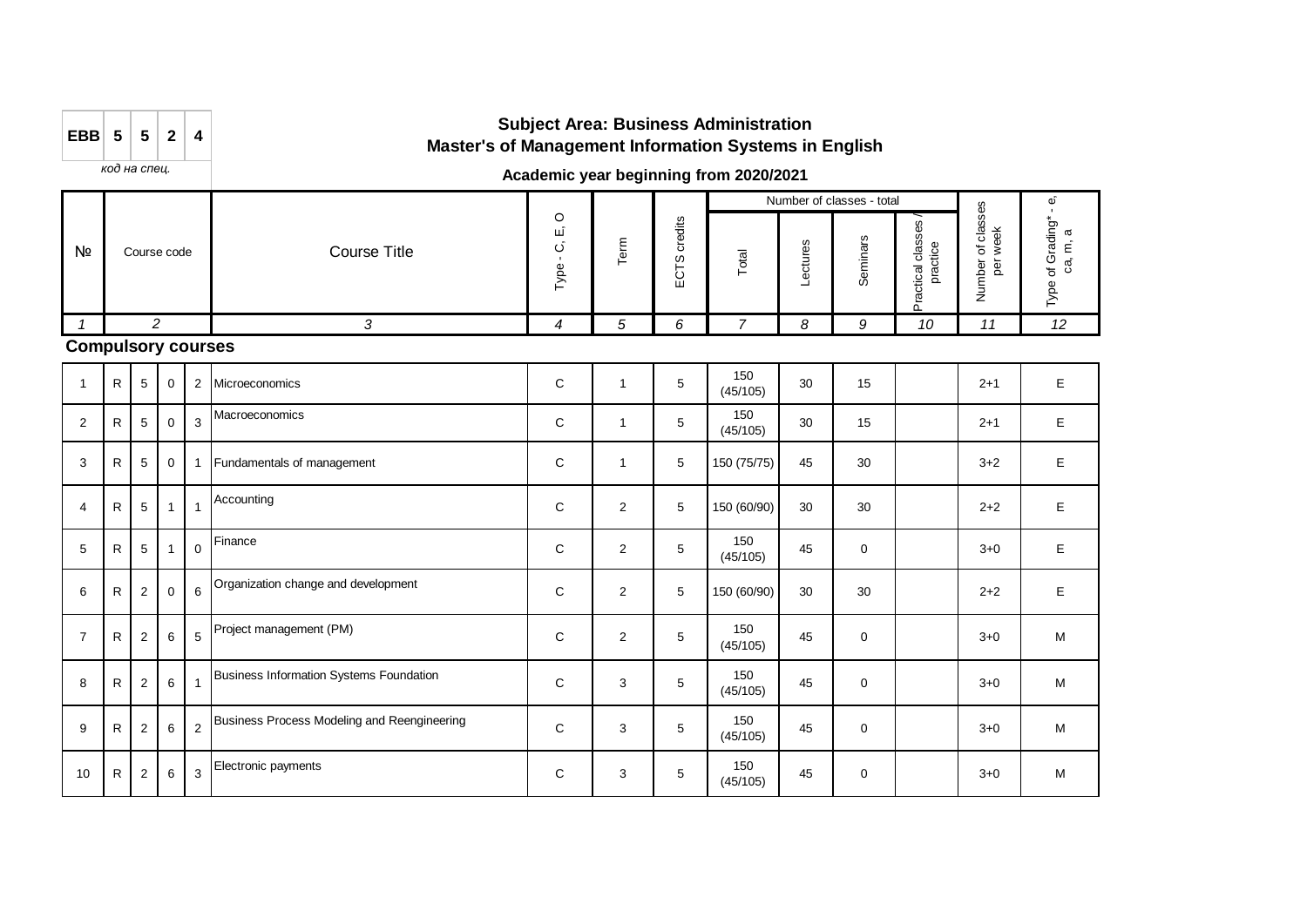|  |  | _ |  |  | Technologies<br>⊩Legal Aspects of Information ⊺ |  |  | $\cdot$ | 150<br>ישו<br>(45/105) | $\rightarrow$<br>45 |  |  | $3+0$ |  |
|--|--|---|--|--|-------------------------------------------------|--|--|---------|------------------------|---------------------|--|--|-------|--|
|--|--|---|--|--|-------------------------------------------------|--|--|---------|------------------------|---------------------|--|--|-------|--|

# **Elective courses - students should elect 3 courses during first semester and 2 courses during second and third semester.**

| $\mathbf{1}$   | $\mathsf E$ | $\overline{5}$ | $\mathbf 0$    | 6              | <b>Business Intelligence</b>              | E | $1$ or $3$              | 5 | 150 (60/90)     | 30 | 30          | $2 + 2$ | E |
|----------------|-------------|----------------|----------------|----------------|-------------------------------------------|---|-------------------------|---|-----------------|----|-------------|---------|---|
| $\overline{2}$ | $\mathsf E$ | $\overline{5}$ | 6              | $\mathbf{1}$   | Enterprise Resource Planning (ERP)        | E | $1$ or $3$              | 5 | 150 (60/90)     | 30 | 30          | $2 + 2$ | M |
| 3              | $\mathsf E$ | $\sqrt{5}$     | $\,6$          | $\overline{2}$ | Web Technologies and Architectures        | E | 1 or 3                  | 5 | 150 (60/90)     | 30 | 30          | $2 + 2$ | M |
| 4              | $\mathsf E$ | $\sqrt{5}$     | $\,6$          | 3              | Data Base Management Foundation           | E | $1$ or $3$              | 5 | 150 (60/90)     | 30 | 30          | $2 + 2$ | E |
| 5              | E           | $\overline{2}$ | $\overline{2}$ | 8              | Strategic Management                      | E | 1 or 3                  | 5 | 150 (60/90)     | 30 | 30          | $2 + 2$ | M |
| 6              | $\mathsf E$ | $\sqrt{2}$     | $\sqrt{2}$     | 9              | Entrepreneurship                          | E | $1$ or $3$              | 5 | 150<br>(45/105) | 30 | 15          | $2 + 1$ | M |
| $\overline{7}$ | $\mathsf E$ | $\sqrt{5}$     | $\,6\,$        | 4              | Supply Chain Management (SCM)             | E | $\overline{2}$          | 5 | 150 (60/90)     | 30 | 30          | $2 + 2$ | M |
| 8              | $\mathsf E$ | $\sqrt{5}$     | $\,6\,$        | 5              | Customer Relationship Management (CRM)    | E | $\overline{2}$          | 5 | 150<br>(45/105) | 45 | $\mathbf 0$ | $3+0$   | M |
| 9              | E           | $\sqrt{5}$     | $\,6\,$        | 6              | <b>SDLC Management</b>                    | E | $\overline{2}$          | 5 | 150 (60/90)     | 30 | 30          | $2 + 2$ | M |
| 10             | $\mathsf E$ | $\overline{5}$ | $\,6\,$        | $\overline{7}$ | Information and Communication Security    | E | $\overline{\mathbf{c}}$ | 5 | 150<br>(45/105) | 45 | 0           | $3 + 0$ | E |
| 11             | $\mathsf E$ | 2              | $\overline{2}$ | 8              | Innovation management in the organization | E | $\overline{2}$          | 5 | 150 (60/90)     | 30 | 30          | $2 + 2$ | M |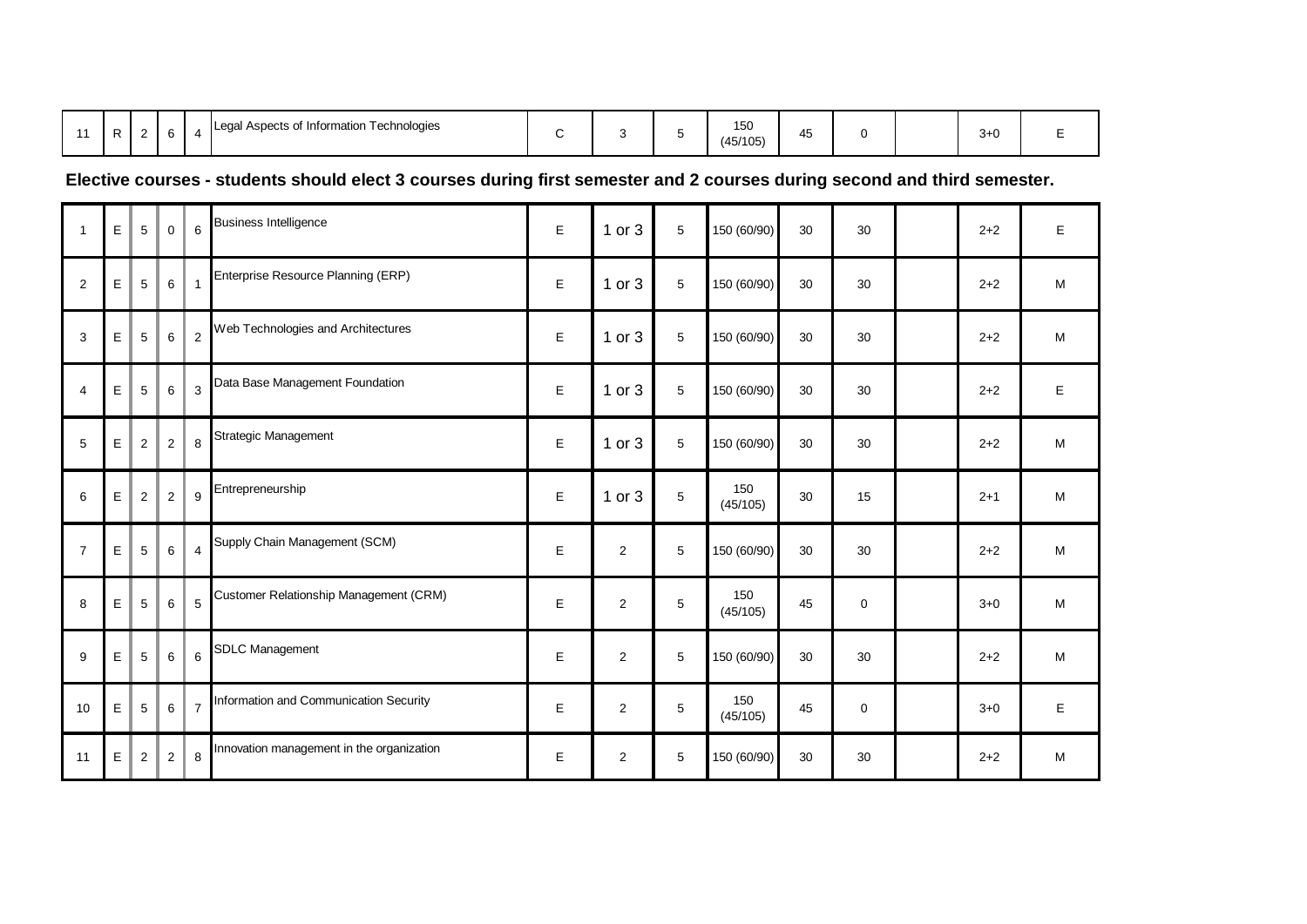| 12                                                       | $\mathsf E$ | 5              | 6        | 8              | Analysis and management of customer requirements                                                                                                                                                                                                                                                                                                                                                                              | E        | 2               | 5              | 150<br>(45/105)                                    | 45                 | 0            | $3+0$   | E |
|----------------------------------------------------------|-------------|----------------|----------|----------------|-------------------------------------------------------------------------------------------------------------------------------------------------------------------------------------------------------------------------------------------------------------------------------------------------------------------------------------------------------------------------------------------------------------------------------|----------|-----------------|----------------|----------------------------------------------------|--------------------|--------------|---------|---|
|                                                          |             |                |          |                | Facultative courses - credits are not taken into account in the completion of the curriculum.                                                                                                                                                                                                                                                                                                                                 |          |                 |                |                                                    |                    |              |         |   |
|                                                          | F           | 2              |          | $\mathfrak{p}$ | Agile management                                                                                                                                                                                                                                                                                                                                                                                                              | F.       | 3               | 3              | 90<br>(45/45)                                      | 30                 | 15           | $2 + 1$ | E |
| 2                                                        | F           | 5              | 2        |                | Foundation of Management of Intelectual Products                                                                                                                                                                                                                                                                                                                                                                              | F        | $\overline{2}$  | $\overline{4}$ | 120 (45/75)                                        | 30                 | 15           | $2 + 1$ | E |
| 3                                                        | F           | $\overline{2}$ | $\Omega$ | 9              | Internacionalization of Small and Medium Enterprises                                                                                                                                                                                                                                                                                                                                                                          | F        | 3               | $\overline{4}$ | 120 (45/75)                                        | 30                 | 15           | $2 + 1$ | E |
| <b>Study Internships</b>                                 |             |                |          |                |                                                                                                                                                                                                                                                                                                                                                                                                                               |          |                 |                |                                                    |                    |              |         |   |
| Nº.                                                      |             |                | code     |                | Internship                                                                                                                                                                                                                                                                                                                                                                                                                    | Semester | credits<br>ECTS | Weeks          | Number<br>classes                                  | Type of<br>courses |              |         |   |
|                                                          | P           | $\Omega$       | $\Omega$ |                | Internship                                                                                                                                                                                                                                                                                                                                                                                                                    | P        | 3               | 15             |                                                    | 450                | CA           |         |   |
| organization.<br>in the curriculum.<br><b>Graduation</b> |             |                |          |                | Students should prepare course projects on: Business Information Systems Faundation, Business Process Modeling and Reengineering, Project<br>management (PM), Electronic payments, Enterprise Resource Planning (ERP), Web Technologies and Architectures, Strategic Management,<br>Entrepreneurship, Supply Chain Management (SCM), Customer Relationship Management (CRM), SDLC Management and Innovation management in the |          |                 |                | *Students are allowed to elect courses only listed |                    | Second state |         |   |

| Form of degree completion             | "≣<br>ഗ<br>–<br>Φ<br>닍 | First state exam/thesis<br>defence session | Second state<br>exam/thesis defence<br>session |
|---------------------------------------|------------------------|--------------------------------------------|------------------------------------------------|
| Master's thesis defence or State exam | 15                     | November                                   | February                                       |

**The curriculum has been approaved by the Faculty Council, Record of Proceedings № 12 from 10 December 2019.**

**DEAN:**.........................

**/Assoc. Prof. Atanas Georgiev PhD/**

Atanas Dimitrov **Digitally signed by Atanas** Georgiev

Dimitrov Georgiev Date: 2020.05.22 16:16:15 +03'00'